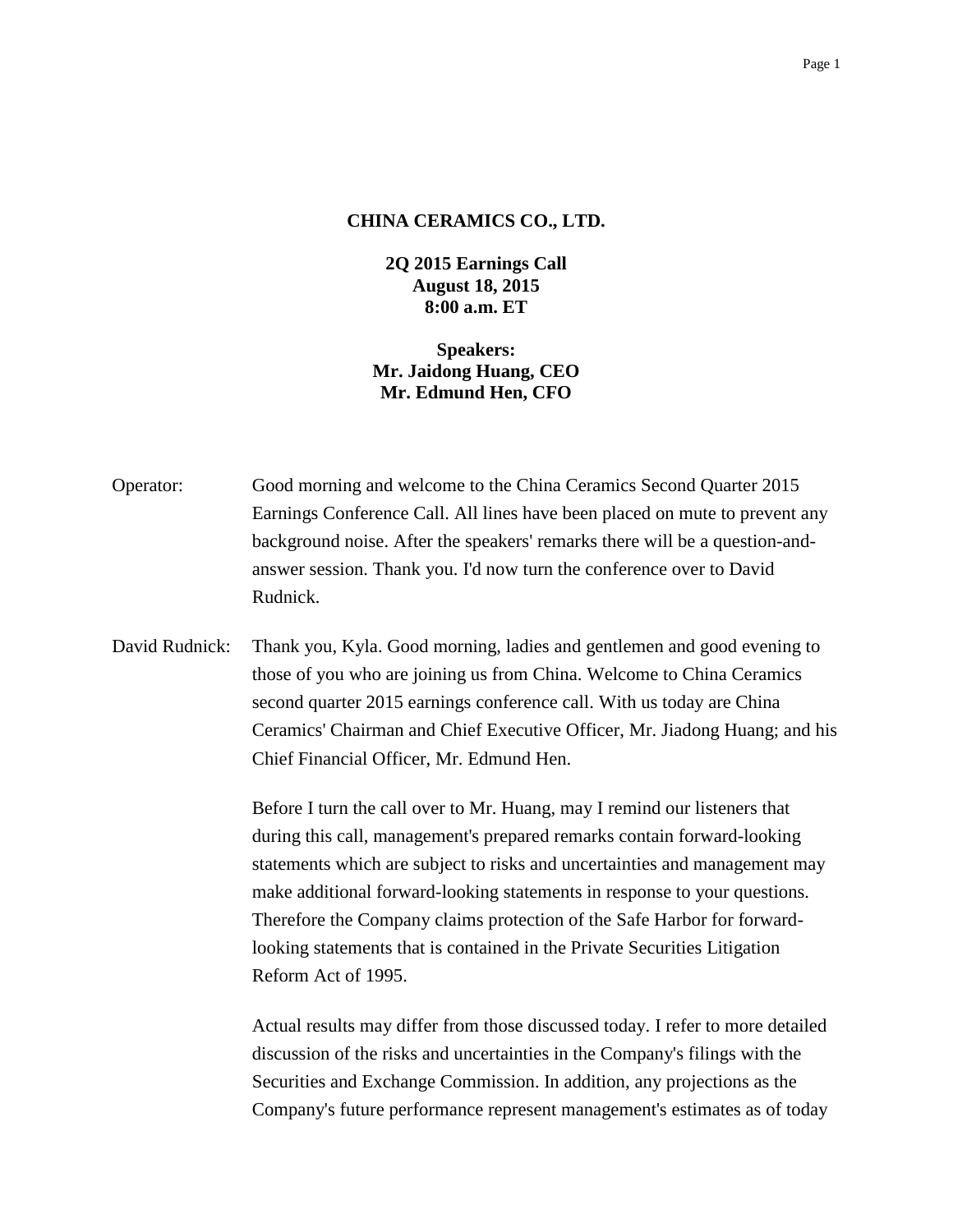August 18, 2015. China Ceramics assumes no obligation to update these projections in the future as market conditions change.

To supplement the financial result presented in accordance with U.S. GAAP management will make reference to earnings before interest, taxes, depreciation and amortization which we will call by its abbreviated name EBITDA. EBITDA is non-GAAP financial measure reconciled from net income which the company believes provide meaningful additional information to better understand its operating performance. A table reconciling net income to EBITDA can be found in the earnings press release issued earlier today.

And now it's my pleasure to turn the call over to China Ceramic's Chairman and CEO, Mr. Jiadong Huang, and China Ceramic's CFO, Mr. Edmund Hen. Sandy Qin will be translating for Mr. Huang.

Mr. Huang, you may proceed.

Huang Jia Dong: Thank you David, on behalf of the company I would like to welcome everyone to our second quarter 2015 earnings conference call. We reported stable cash flow in the second quarter despite the challenging operating environment in China's real estate and construction markets. While our top line was marginally lower as compared to the year ago quarter continued market acceptance of our product pricing enabled us to report a 47.9% increase in gross profit. Further, the absence of several onetime acceptance incurred in the year ago quarter resulted in a more than doubling of EBITDA to \$7.1 million versus the year ago quarter.

> However customer demand shrunk in the quarter as seen by the 8.7% decline in sales volume from the year ago quarter which follows the first quarter's 5.7% year-over-year declined customer demand. Given the overall market slowdown in our sector this year, we may need to engage in more intensive marketing and therefore incur additional selling expenses in the periods ahead to maintain market share as well as to sustain the current quarter's strong product pricing.

> In the second quarter, we utilized plant production facilities capable of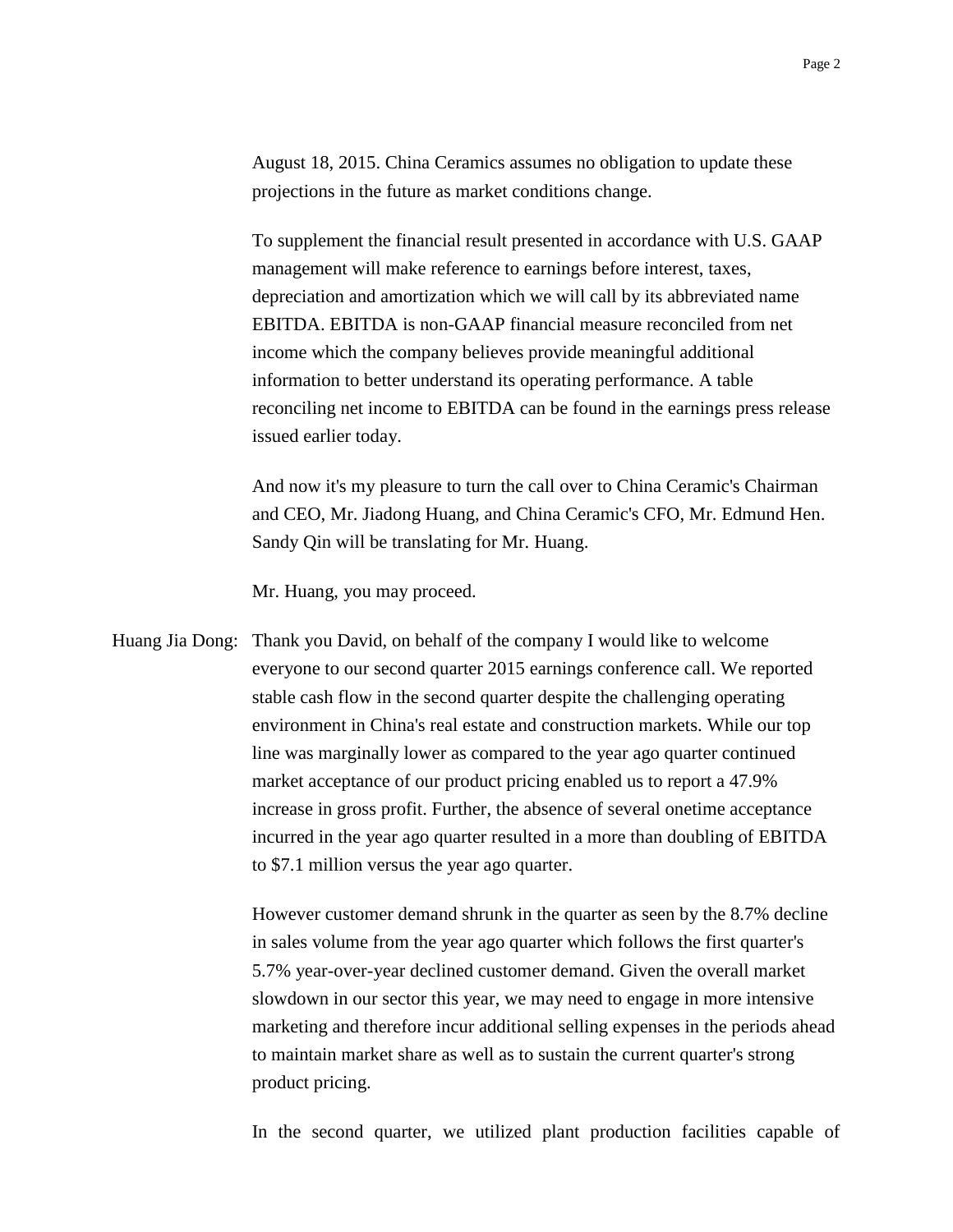producing 34 million square meters of ceramic tiles per year out of our total annual production capacity of 72 million square meters of ceramic tiles. This was a 20.9% decrease over what was utilized during this period last year. We hope to bring additional capacity online going forward as business conditions improve.

Despite periods of short term slowing and likely difficult market conditions ahead, we continue to believe that the long-term fundamentals for growth in the real estate and construction industries continue to be in place. In addition, we believe that an important element of our success is our ability to adapt to market conditions and to continue to provide optimal customer-centric solutions to the marketplace. While our business sector continues to be highly competitive, our brand name recognition and reputation for quality and service has enabled us to raise and maintain the average selling price of our products over the past two years. We look for market conditions to eventually improve and we intend to continue to develop closer relationships with the larger property developers and transition our product mix towards better performing, higher margin ceramic tiles.

The Company's Board of Directors have not yet made a determination as to the Company's dividend policy for 2015. However, there are concerns of a continued slowdown in China's economy as well as China's real estate sector, which would negatively impact the building materials industry. Further, Management believes that it is likely that difficult market conditions in the Company's business sector will prevail for the rest of the year. Therefore, the Board of Directors will engage in additional deliberations in the future as to the Company's dividend policy and will update the market accordingly.

With that, I would like to turn over the call to the Company's Chief Financial Officer, Mr. Edmund Hen, who will discuss the Company's earnings results in more detail. Thank you.

Edmund Hen: Thank you, Mr. Huang. I will now move on to a more detailed discussion of our financial results for the second quarter 2015.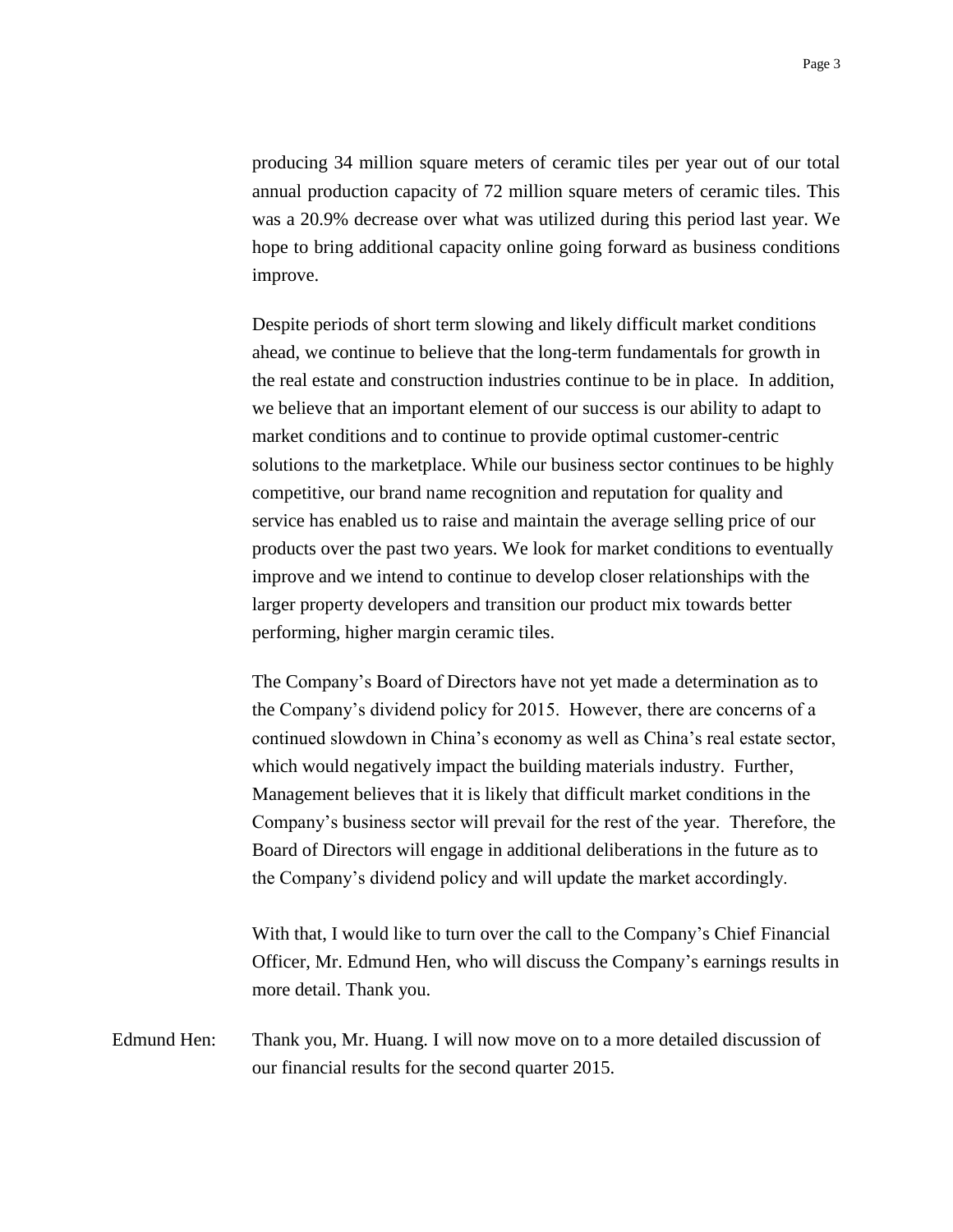Our revenue for the second quarter ended June 30, 2015 was RMB 260.0 million, or US\$ 41.9 million, a decrease of 3.2% from RMB 268.6 million, or US\$ 43.3 million in the second quarter of 2014. The year-over-year decrease in revenue was primarily due to an 8.7% decrease in sales volume to 8.4 million square meters of ceramic tiles from the year-ago quarter partially offset by a 6.5% increase in average sales price to RMB 31.0 per square meter from the year-ago quarter. From July 1, 2014, the price for all of our products was increased by 5 to10%.

Gross profit for the second quarter ended June 30, 2015 was RMB 35.8 million, or US\$ 5.8 million, an increase of 47.9% from RMB 24.2 million, or US\$ 3.9 million the year-ago quarter. The gross profit margin was 13.8% for the second quarter ended June 30, 2015, as compared to 9.0% for the second quarter ended June 30, 2014. The year-over-year improvement in gross profit margin was primarily driven by a 6.5% increase in the average selling price.

Profit from operations before taxes for the second quarter of 2015 was RMB 26.4 million or US\$ 4.3 million, as compared to RMB 3.2 million or US\$ 0.5 million in the year-ago quarter. Excluding the non-cash RMB 3.0 million or US\$ 0.5 million fair value loss on derivative financial instruments incurred in the second quarter of 2014, the year-ago quarter profit from operations before taxation was RMB 6.2 million or US\$ 1.0 million.

Net profit for the second quarter of 2015 was RMB 19.2 million or US\$ 3.1 million as compared to a net profit of RMB 0.7 million or US\$ 0.1 million in the year-ago quarter. Excluding the non-cash RMB 3.0 million fair value loss on derivative financial instruments incurred in the second quarter of 2014, the year-ago quarter net profit was RMB 3.7 million or US\$ 0.6 million.

Earnings per fully diluted share for the second quarter of 2015 were RMB 0.94 or US\$ 0.15 as compared to RMB 0.03 or US\$ 0.01 for the second quarter of 2014. Excluding the non-cash RMB 3.0 million fair value loss on derivative financial instruments incurred in the second quarter of 2014, the year-ago quarter earnings per fully diluted share was RMB 0.18 or US\$ 0.03 per share.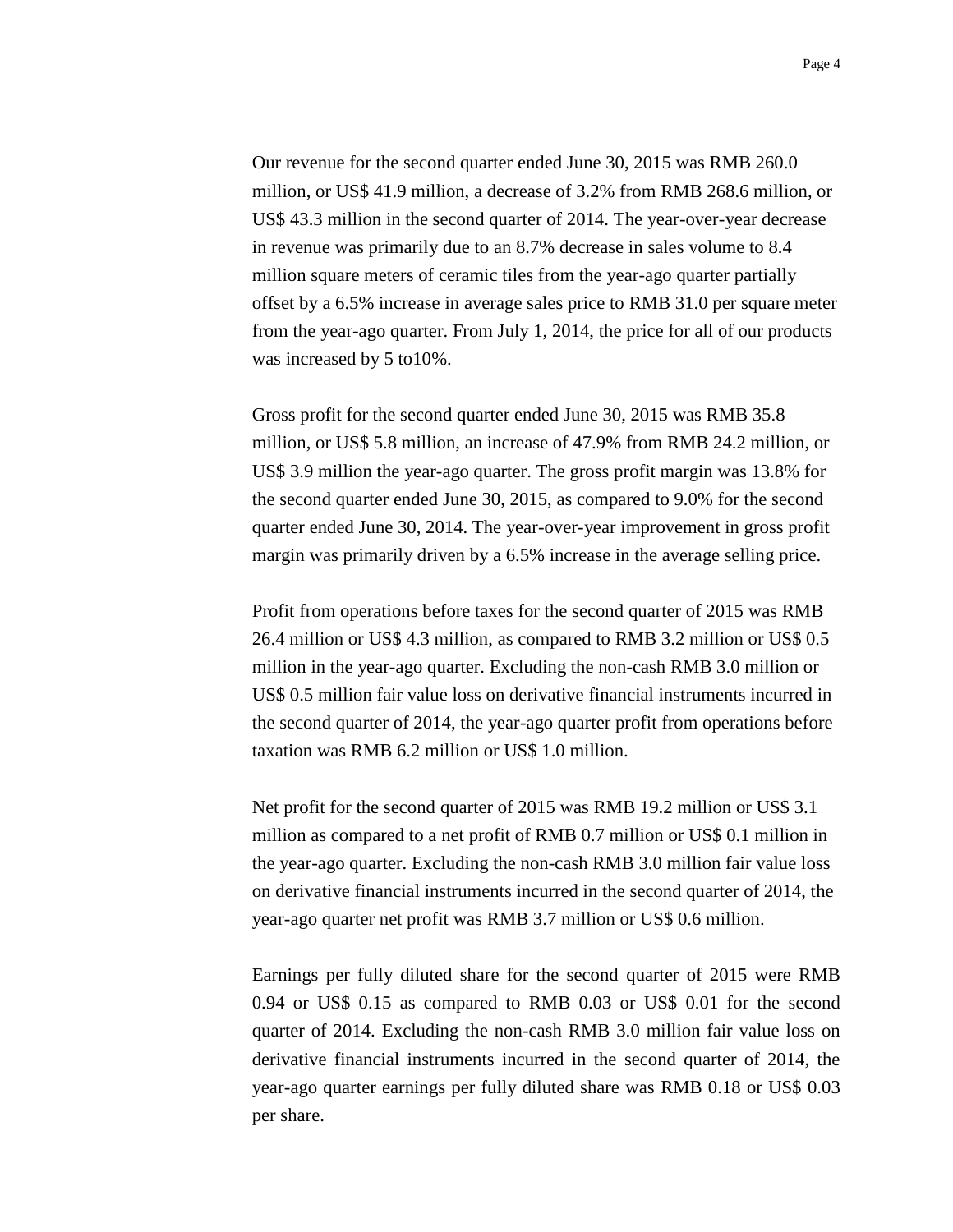EBITDA for the second quarter ended June 30, 2015 was RMB 44.3 million or US\$ 7.1 million, an increase of 107.0% from RMB 21.4 million or US\$ 3.5 million for the second quarter ended June 30, 2014.

Turning to our balance sheet,

As of June 30, 2015, we had cash and bank balances of RMB 255.9 million, or US\$ 41.3 million, compared to RMB 61.2 million or US\$ 9.9 million, as of December 31, 2014. The increase in cash and bank balances was primarily the result of cash generated from operating activities of RMB 195.8 million or US\$ 31.6 million for the first six months of 2015. As of the end of the second quarter of 2015, our debt consisted of short-term bank borrowings which were RMB 84.7 million or US \$13.7 million, which is approximately the same debt level we had as of year-end fiscal 2014.

As of June 30, 2015, inventory turn was 139 days compared to 125 days as of December 31, 2014. Trade receivables turnover was 167 days compared with 156 days as of fiscal year end 2014. Prior to 2012, the Company typically offered a credit period of 90 days to our distributors, but extended it to 150 days to our distributors since the end of 2012 to address funding pressures associated with challenging real estate market conditions in China. We extended the credit period from 90 days to 120 days to direct company accounts at the end of 2014. The currently challenging economic environment has prompted us to offer extended credit terms to certain customers resulting in a higher trade receivables turnover figure than normal.

Moving on to our business outlook, As indicated last quarter, we expect currently challenging market conditions to prevail through the second half of the year. In the second quarter of 2014, we experienced a contraction in customer demand as market conditions in China's real estate and construction sectors became challenging due to overbuilding and excess inventory in some cities. However, although our sales volume fell 8.7% from the year-ago quarter, our average selling price rose 6.5% from the year-ago quarter which we attribute to our high quality products and strong marketing efforts.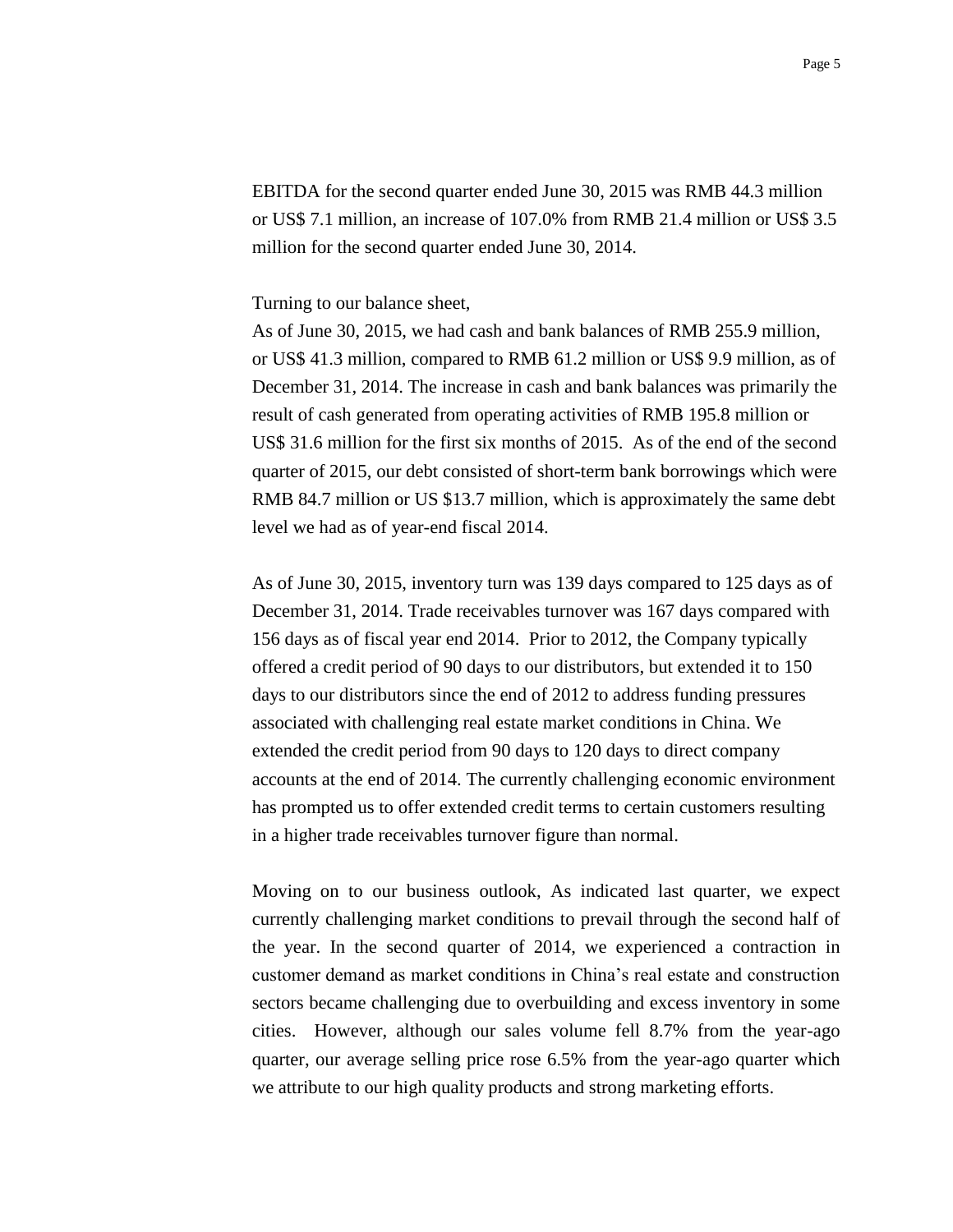Although the slowdown is likely to continue in the short-term, in the longterm we believe that the urbanization and economic trends underlying the growth in China's real estate sector are sustainable. Since the real estate sector is estimated to comprise 15% of China's gross domestic product, the Chinese government could well continue to adopt an array of policies to stimulate the real estate sector. In June 2015, the People's Bank of China announced a cut in its one-year benchmark lending rate to 4.85%. This follows other measures such as lowering buyer minimum down payment ratios and lowering the reserve requirement ratio for banks in order to free up capital for mortgage lending. We believe that the recently released data of a 0.54% average price rise of a new home in China's major cities in July, following similarly modest increases in May and June, points to the possible resilience of the real estate sector.

We typically receive orders from customers two months in advance of production on a rolling basis. We enter into a dealership agreement with customers, and a sales or purchase contract each time a customer places an order. As of June 30, 2015, our backlog was approximately RMB 217.3 million or US\$ 35.0 million which represents approximately the next two months of revenue as of the end of the second quarter. This compares to a backlog of approximately RMB 221.2 million or US\$ 35.7 million as of June 30, 2014, a year-over-year decrease of 1.8%. Under normal circumstances, our backlog is an indicator of revenues that might be expected in the next quarter, though it is subject to change as a result of unforeseen business conditions and events including credit payment terms.

We intend to gradually shift the focus of our marketing efforts towards larger cities since we are seeing pricing increases in first-tier cities. We will also continue to market to smaller Tier cities where the government is continuing to boost infrastructure investment. The upgrading of existing housing stock in both large and smaller cities is also an important component of demand.

We reiterate our belief that smaller competitors are likely to exit our sector due to their lack of modernized production techniques and difficulty in complying with new environmental regulations. We also anticipate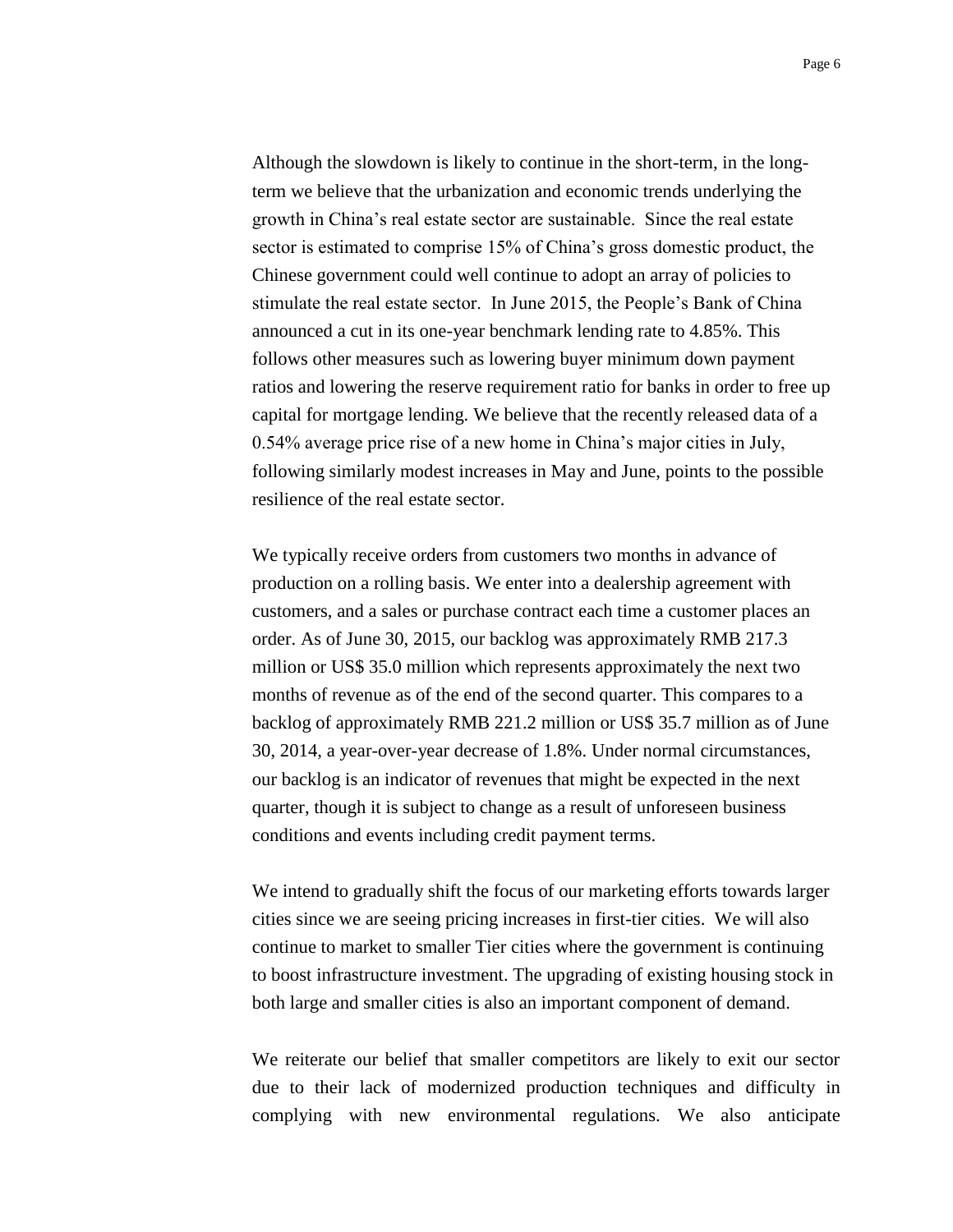consolidation among large property developers and believe that we provide quality products and optimal service to this important constituency. We continue to work closely with our customers and develop new products that we believe give us a competitive advantage. We believe that our experience, expertise and name brand recognition will enable us to ultimately weather any sector volatility in the periods ahead.

At this point, we would like to open up the call to any questions pertaining to the second quarter 2015 financial and operating performance. Operator?

## **Question-and-Answer Session**

Operator: Our first question comes from Howard Flinker of Flinker & Company.

Howard Flinker: Hello everybody. I have two questions. One I didn't hear clearly. Did you say that the prices for the second half will rise another 5% or 10%?

Edmund Hen: This is since the second quarter of 2014.

Howard Flinker: And the second relates to your cash and your working capital. What do you plan to do with it before somebody comes along, your cash including restricted cash is about 225, or more than twice your share price. And your net working capital or net net as it sometimes called, is almost \$6. So what do you do before somebody comes along and says I'm going to buy the whole company? What are your plans for the cash?

Edmund Hen: The management is still thinking about the current cash balances. As you know, the current business environment is not in a good way now. And we always prepare for the worst with our limited cash. And we also think also about our share price. Let`s see what can we do with our cash. But at this moment we are still under discussion and thoughts on all the possibilities. So I think at this point we will hold the cash for a while.

Howard Flinker: And under the discussion, you mean about a potential buyback?

Edmund Hen: Any possibility.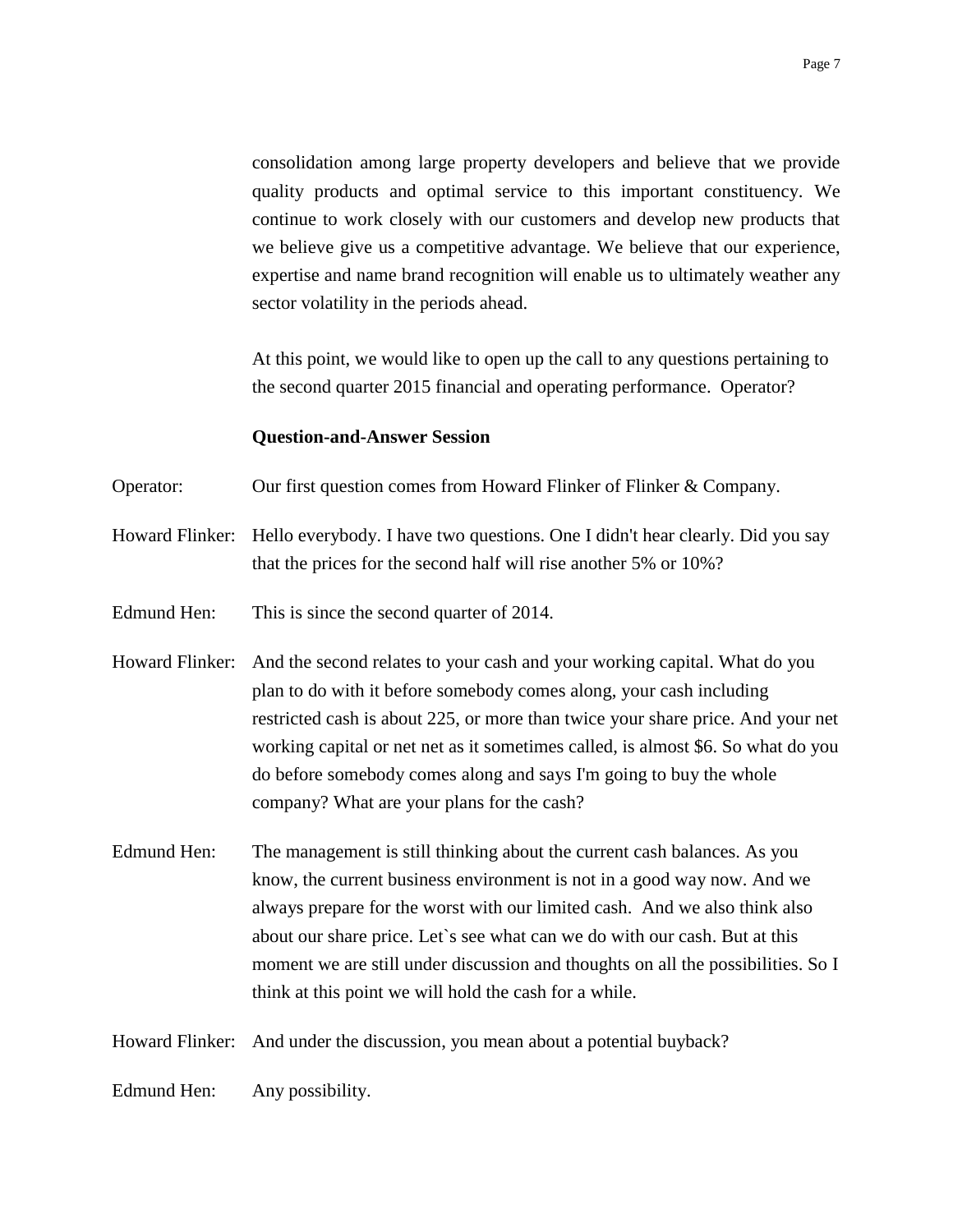## Howard Flinker: Thank you.

Operator: The next question is from John Sheehy, a private investor.

John Sheehy: Hello, everybody, congratulations on the good results. And thank you for taking my call. Is the recently reported increase in home sales providing more cash for your customers and improving your collection of accounts receivable?

- Edmund Hen: Not for the short term, relatively as you can see the business environment is still not very good. And we also need to support our distributors and our network. So what we think is we will have to see for the environment for short term of period before we change the credit payment terms to our current customers.
- John Sheehy: Okay, and can you describe the strategy you are using for marketing and distribution of interior tiles and give some comments on how that business is developing for the company?
- Edmund Hen: Yes, right now, of course, will give high quality of products to provide to our customers. But the strategy and distribution network is also important. According to our Chairman, we have set up our new strategy department to focus on the new network for this on the new future and also we will tend to strengthen our export to overseas to see if any overseas market can be used for this.
- John Sheehy: Okay, and can you give examples of any particular products where demand is good right now?
- Edmund Hen: Of course as you know we are the exterior wall ceramics producers, still the exterior ceramic is the first major contribution on the revenue. And on our exterior wall ceramics, the new type of porcelain ceramics are still the strongest product in the market. For the interior wall ceramics tiles, we will plan to produce some high quality floor ceramics in the future to meet the market demand.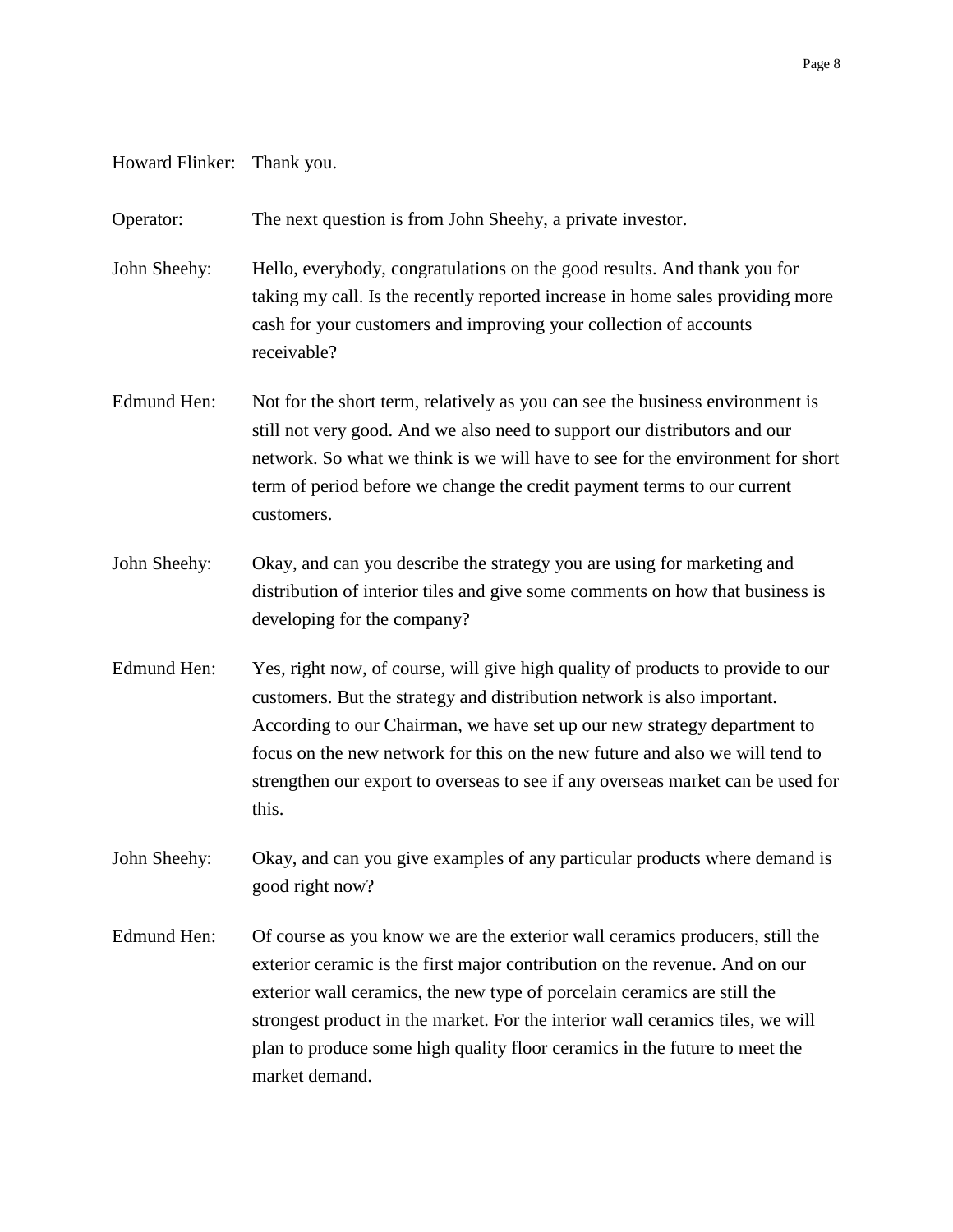## John Sheehy: So if I heard you correctly, I think you said that new type exterior ceramic tiles, what does that mean?

- Edmund Hen: We will produce some new environmentally friendly products. For example, in the past we have already produced a light weight tile and in the future we will provide more kinds for different texture and style for the market developed from these tiles or new tiles.
- John Sheehy: Okay, and my last question, does the company have any goals that hopes to achieve over the remainder of this year?
- Edmund Hen: Of course, at least we hope we can do better than last year, this is our major hope at this moment.
- John Sheehy: Okay, thank you very much and congratulations on the good results.
- Edmund Hen: Thank you.
- Operator: The next question is from James Kahn of Oppenheimer.
- James Kahn: I want to add my congratulations what I consider to be great results. You earned \$3.6 million in six months during a very bad period and if you can earn this much when times are bad, imagine how much you can earn when times get better. So I think this is one of the most amazingly well run companies I've ever seen and I am astonished that it's also one of the most cheapest stocks I have ever seen, those two usually don't go together.

To Mr. John Sheehy who just asked the question, I hope you will write up something on Seeking Alpha. So Edmund, back to you, I want to address what Mr. Flinker asked about the possibility of someone wanting to buy this company which would be only natural because it is such a great company and so abnormally cheap.

They probably won't succeed because you will block it, but it might require litigation, that is if it put in an offer for \$6 a share it will be difficult to save that fee other shareholders other than the two of you would not benefit from accepting that, it would be bad to sell the company obviously because you are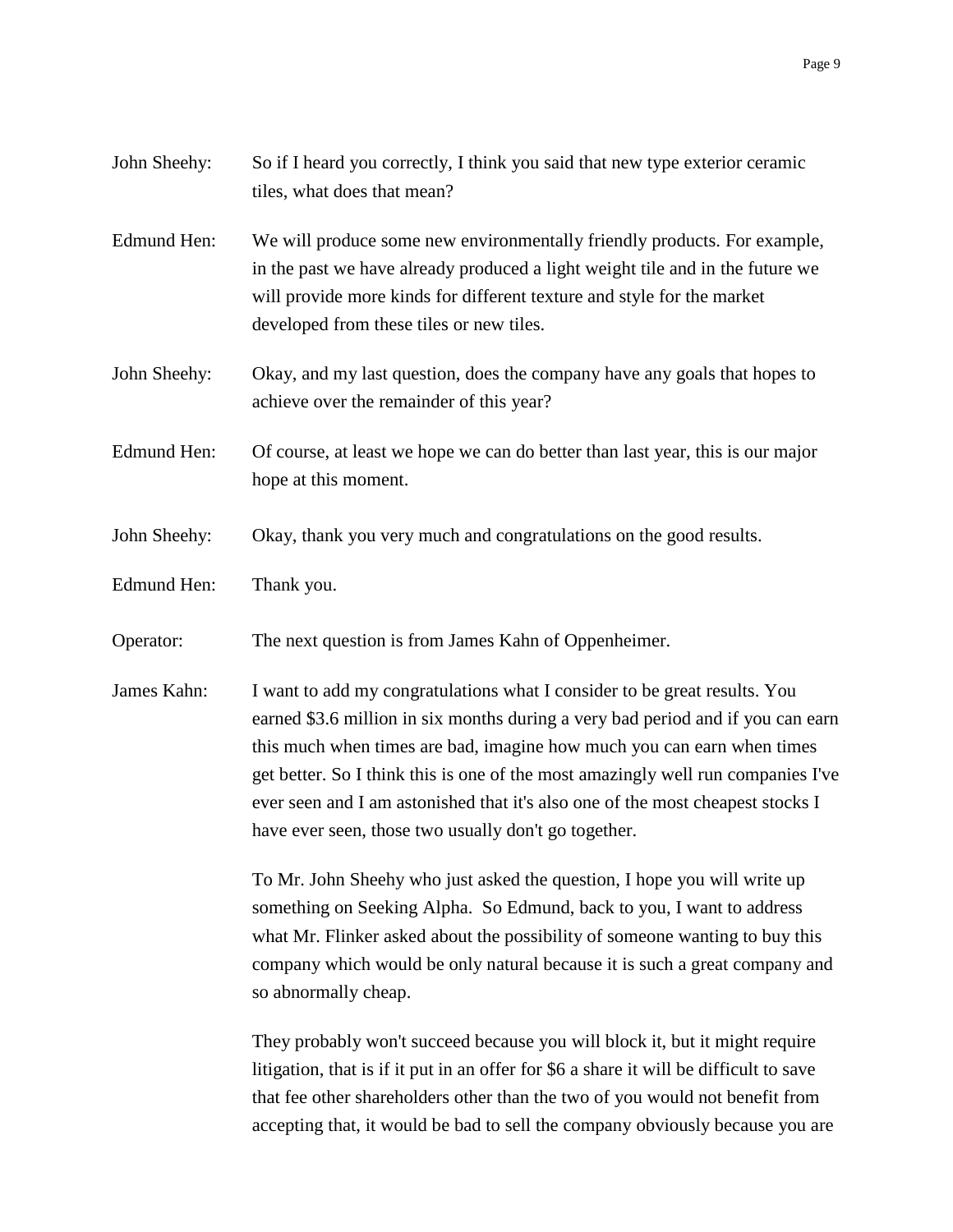the ones running it and you should be the ones running it. But when the company is this cheap it seems only natural to consider ways to raise the share price and I understand you're reluctant to use your cash. So, my solution is this, you have 41 million in cash, one-tenth or 1% of that is \$41,000. \$41,000, I hope you'll admit is a drop in the bucket as we say in the U.S. compared to 41 million.

If you simply announce, I would say this would impress Americans, if you simply announce, we are going to take \$41,000 to buy back our own shares because sheer arithmetic tells us it will make the remaining shares more valuable, and further more we intend to keep doing this until the valuation disparity is rectified, if you were to use words like that, until the valuation disparity is rectified, believe me, I know Americans, this would get their attention and suddenly your share price might come back to something approaching its true value.

I know that wasn't a question, that was really a comment, I am sorry, but do you have any comments about my comment?

Edmund Hen: Thank you for your suggestion and this is a very good suggestion and I think Management will take into consideration seriously for your suggestion like this, and but at this time, at this moment, I cannot tell anything about or too much on the decision which is not yet decided from the Board of Directors. So, if we have any decision or consideration we will announce to the public as soon as possible.

James Kahn: Okay, thank you.

- Operator: There are no further questions. I will now turn the call back over to David Rudnick.
- David Rudnick: Thank you, Kyla. On behalf of the entire China Ceramics management team, we would like to thank all of you for interest and participation in this call. This concludes China Ceramics second quarter 2015 earnings conference call. Thank you all very much.